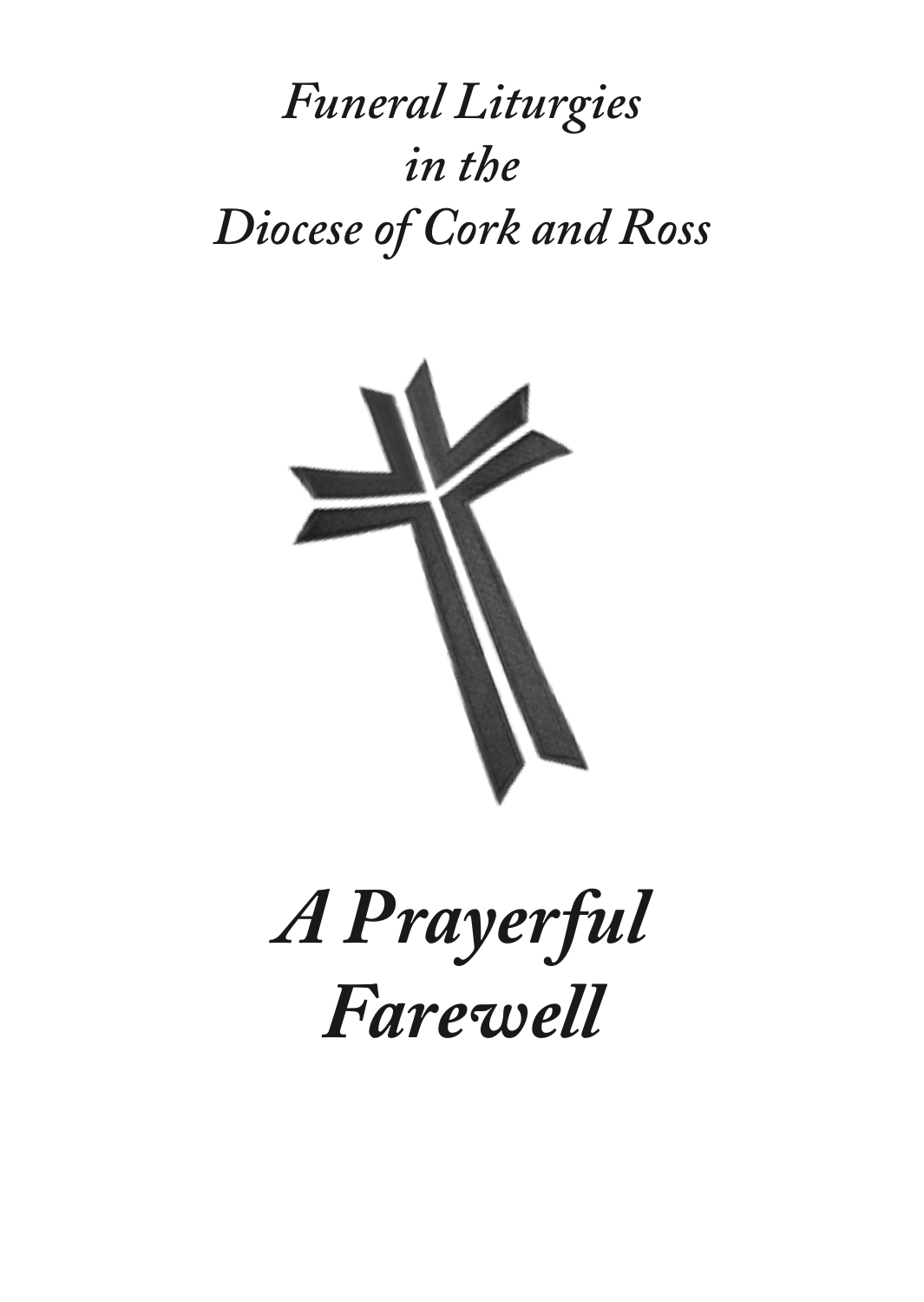# *Acknowledgements*

- The Order of Christian Funerals (OCF) © Irish Bishops Conference, 1991 and published by Veritas Publications, Dublin, 1991.
- The publishers acknowledge the assistance of the Dioceses of Kerry and Limerick through their publications *Celebrating the Funeral Liturgy* and *The Role of Music in the Catholic Funeral Rite*. Fr. Bernard Cotter for his input and editing and Fr. Tom Hayes for layout.
- The members of the Cork and Ross Diocesan Liturgy Commission are: Julia Herlihy, Eamonn Nash, Anne Francis, Susan Ormond, Mary Goggin, Patrick Killeen, Fr. Declan Mansfield and Fr. Christopher Fitzgerald.

Published by Cork & Ross Diocesan Liturgy Commission, Pastoral Development Office, Parochial House, Ballyphehane, Cork. Email: liturgy@corkandross.org

Diocese of Cork & Ross © 2009

www.corkandross.org

Not for resale. No part of this publication may be reproduced without the prior written permission of the publishers.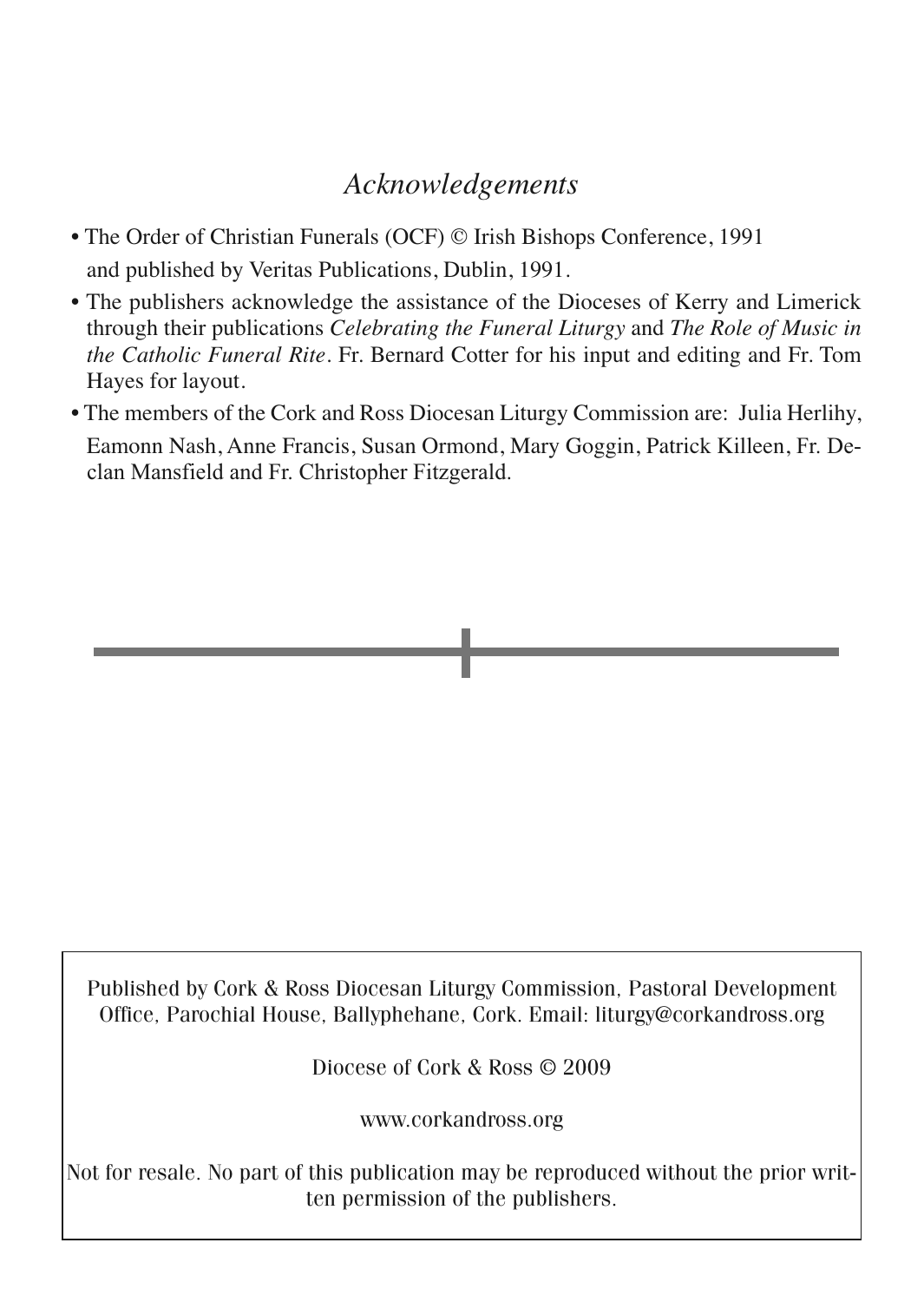# A PRAYERFUL FAREWELL

*This document seeks to explore the riches and diversity available to us as we celebrate Christian funerals; pastoral concerns are at its heart. It is hoped that by reflecting and acting upon the* ORDER OF CHRISTIAN FUNERALS*, our liturgy will be enriched and the pastoral services available in parishes enhanced. In this way, as we accompany families at the time of a death, they will receive the full benefit of the consolation and hope of Christ, ministered by the Church.*

#### *Pastoral Context: When someone dies*

The death of someone close to us can affect us deeply. In the days following death, preparing for the final farewell in the midst of grief and all our emotions can be very bewildering. The funeral rites of the Church, celebrated with family and the Christian community, seek to provide an environment of consolation, healing and support, based on Christian faith and hope.

#### *The Funeral Rites*

In the Funeral Rites, the Church helps us to respect and acknowledge the dignity, preciousness and the unique and sacred nature of every human being. Through the rites, the Church acknowledges with compassion the deep sorrow and loss experienced by the family and friends of the deceased.

The rites also remind us that we come together to mark the death of a Christian, not only in sorrow, but also in thanksgiving. The funeral rite is a celebration of God's merciful love and forgiveness, and of the life of the risen Christ, shared by the person who has died. It is in this context that the Church promotes the active involvement of all the faithful, especially the family.

#### *The Life, Death and Resurrection of Jesus: Our Faith and Hope*

*I believe in the communion of saints, the forgiveness of sins, the resurrection of the body and life everlasting* (APOSTLES CREED).

For Christians, the celebration of a funeral reminds us that we are not alone: we all belong to God. God's love for us gave us his Son, Jesus Christ. In the life, death and resurrection of Jesus, death has been overcome and transformed into eternal life.

Through our baptism, confirmation and eucharist we become part of this mystery and receive the promise of eternal life. In this context we celebrate the sacred funeral rites and particularly the Requiem Mass.

#### *The Family of God*

Since we belong to God and one another as members of God's family, we all share in the loss of a member of the Christian family and seek to support the grieving family in their loss. When a member of Christ's body dies, the faithful are called to a ministry of consolation to those who have suffered the loss of one whom they love.

This support is expressed in assistance with practical tasks; with preparation for and celebration of the funeral, and in ongoing ministry to those who are bereaved.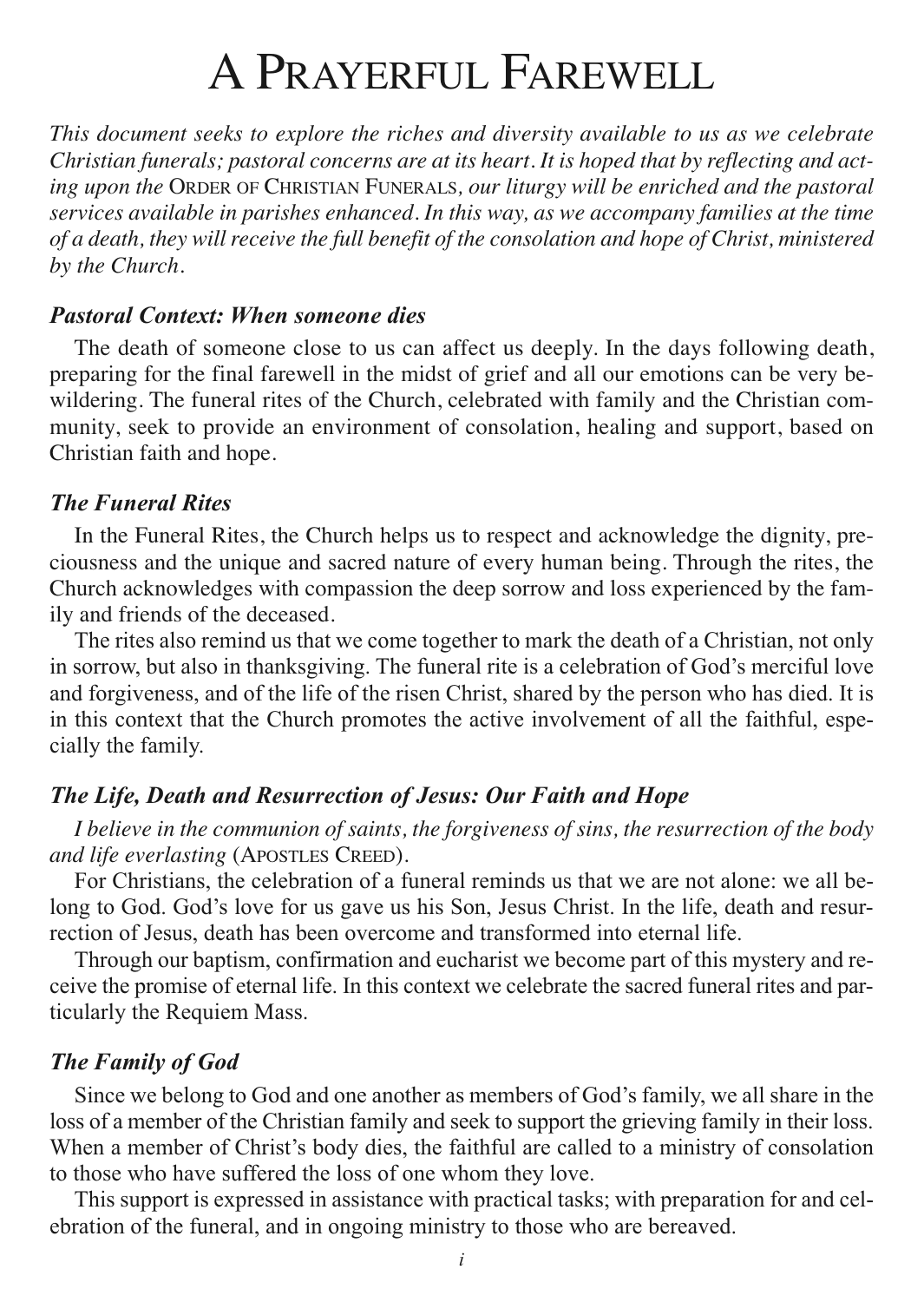# SYMBOLS THE CHURCH USES

**The Easter (paschal) candle**: The paschal candle is lit for the reception of the deceased into the church and at the Funeral Mass. Placed at the head of the coffin, the candle reminds us that Christ is the light of the world; it is a sign of the Risen Christ present among us.

**Holy water**: Blessed water is used in each of the rites in the funeral liturgy. Every time it is used, holy water reminds us of the saving waters of baptism, in which the deceased Christian was immersed at the start of life.

**The pall**: This white sheet is placed on the coffin as it is brought into the church on the night of the reception. This speaks of the special dignity of every Christian. We are all equal in God's eyes.

In baptism a white shawl is wrapped around the newly-baptised child as a sign of its new dignity as a Christian. When the pall is placed, that moment in baptism is recalled and all are reminded that God who promises new life in baptism is faithful to his promises.

According to the *Order of Christian Funerals* (OCF), *'only Christian symbols may rest or be placed near the coffin during the funeral liturgy'*(OCF #38). Other symbols, flags or insignia should be removed as the coffin enters the church. These are unfolded and replaced on the coffin as it leaves the church after the Mass.

**The bible**: The bible may be placed on the coffin on the night of the reception of the deceased into the church — a vivid reminder that Christians live by the word of God, and that fidelity to God's Word leads to eternal life.

**Cross**: The cross may also be placed on the coffin on the night of the reception into the church to remind us that the Christian is marked with the sign of the cross in baptism and through Jesus'suffering on the cross is brought to the victory of his resurrection.

**Incense**: Incense is used as a sign of honour and respect for the sacredness of the human body, which became the temple of the Holy Spirit in baptism. The body of the deceased is incensed during the final prayers at the end of the Funeral Mass.

*Let my prayer rise before you like incense, O Lord.* (Psalm 141:2).

## **MUSIC**

Music can touch our hearts and reach our very soul. Because of this, music is integral to the funeral rites. The music used can express words in a profoundly deeper way than we are capable of expressing through text alone. Music consoles, heals, gives courage and expresses our faith.

Music should always reflect the sacred nature of the liturgy. Music chosen for the funeral rites needs to reflect the themes of Christ's death and resurrection, Christian hope, the love and support of God especially at times of loss. There is an extensive repertoire of suitable music available. Music that is familiar to people, or songs that people have the words for, facilitates the full participation of the gathered assembly.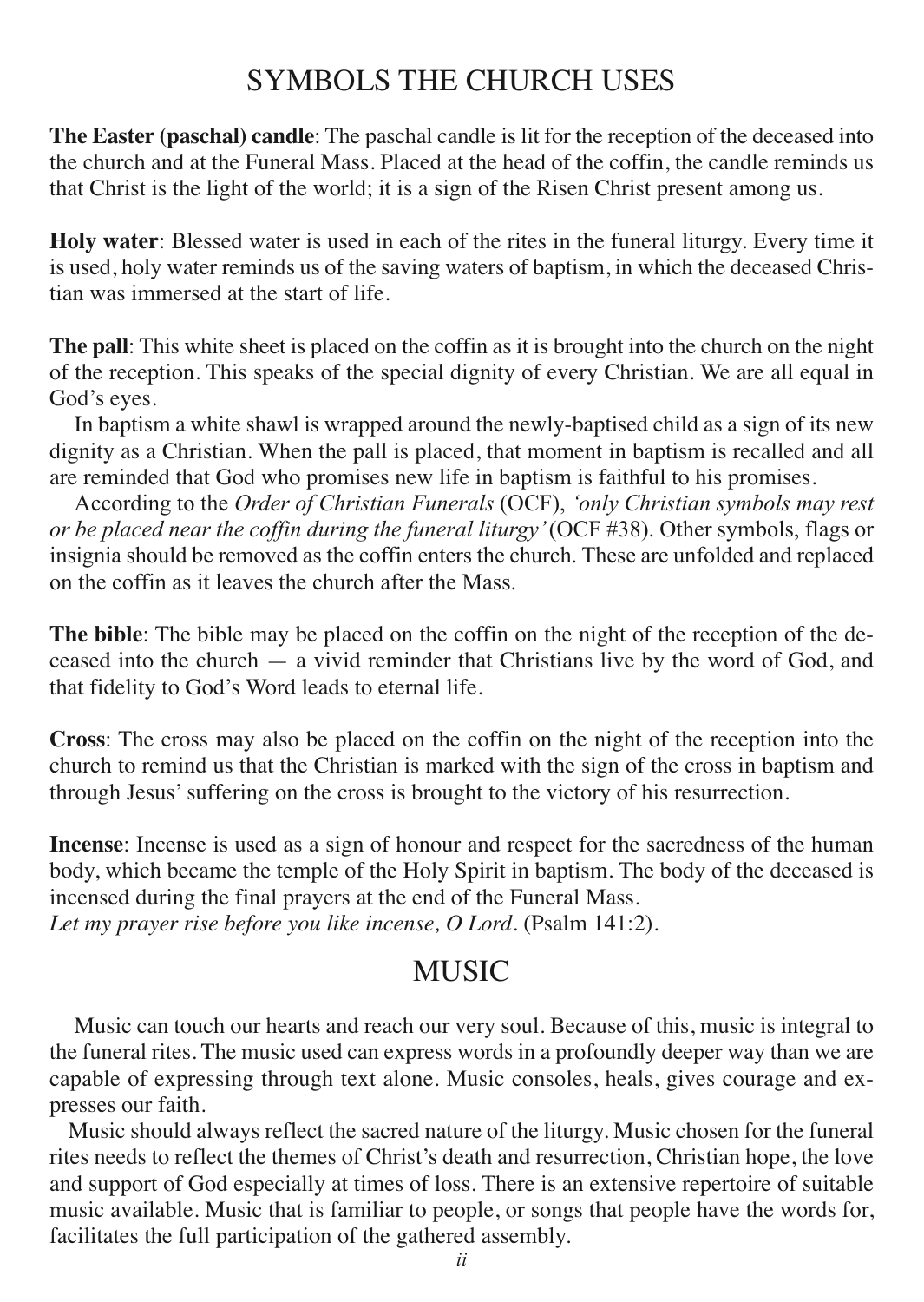Our Church buildings are consecrated for the glory of God. Music at funerals should be appropriate for a liturgical service. All sung music should have a text that is clearly centered on God or the Sacred Scriptures.

Where music other than liturgical is requested, it is suggested that this could be incorporated at the home, funeral home or graveside. Ideally, every parish would aspire to have trained music ministers to assist the family and the assembly in the participation of all sung parts of the funeral liturgy.

*'An organist or other instrumentalist, a cantor, and, whenever possible, even a choir should assist the assembly's full participation in singing the songs, responses, and acclamations of these rites'* (OCF #33).

## THE FUNERAL LITURGIES

#### *The 'Gathering in the Presence of the Body':*

When a family first gathers in the funeral home or in the home of the deceased, it can be a tremendously difficult experience. The rite for the 'Gathering in the Presence of the Body' offers a model of prayer for this occasion, '*providing an atmosphere of sensitive concern and confident faith*'(OCF #61). It is a time of great emotion and requires sensitivity. At an appropriate time it is good to gather in prayer, to pause, reflect, have a moment of silence. This rite may be led by a layperson.

#### *Vigil for the Deceased*

*'The Vigil for the deceased is the principal rite celebrated by the Christian community in the time following death and before the funeral liturgy ... It is particularly suitable for celebration during the wake and may be led by a lay minister'*(OCF #70).

This liturgy is a rich celebration of the Word of God, which provides ample opportunity for the further participation of the mourners. At the Vigil, the Christian community keeps watch with the family, in prayer to the God of mercy. It finds strength in God's presence in and through the other members of the community.

Historically, when the wake service was held in the deceased's home, family members themselves led the rosary. When the funeral home was introduced to Ireland, the traditional wake service became the night of the rosary. What was originally a private time for the family became a public celebration.

The focus of the 'Vigil for the Deceased' is the Word of God, the source of faith and hope, light and life. This service may be led by a layperson.

Its conclusion, the rite of sprinkling with holy water, may be an opportunity for the family to make the sign of the cross with holy water on the forehead of the deceased. The option of concluding with a decade of the rosary is recommended.

#### *Transfer to the church (Removal):*

This is the shortest of the rites. While short, it should not be rushed and should include moments of silence. As at the Vigil, family members may be invited to make sign of the cross with Holy Water at end of prayers on the forehead of the deceased. *"This rite of removal will frequently be led by a layperson, either a member of the family or a minister designated by the local community"* (OCF #103).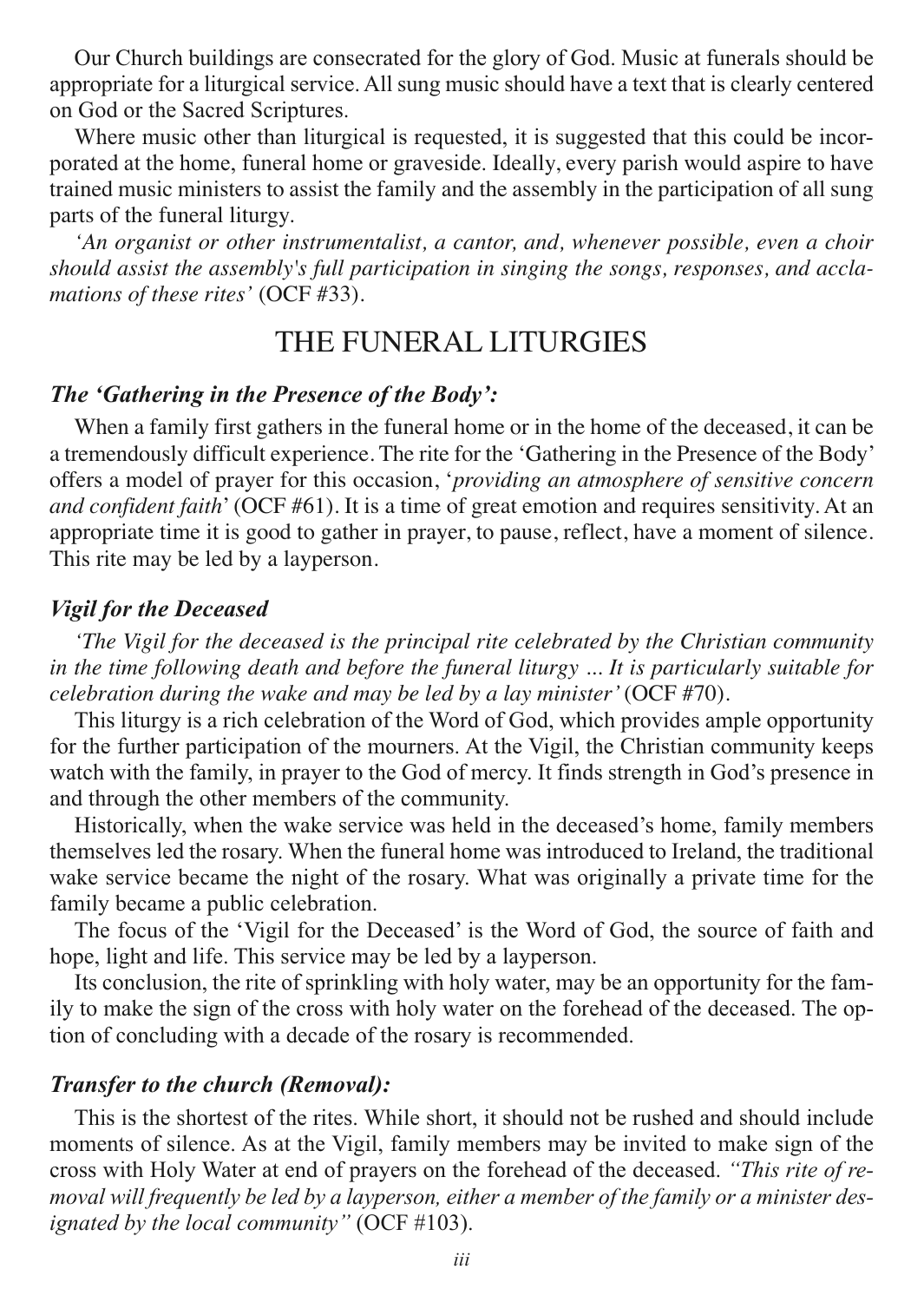#### *Reception of the body at the church:*

The church is significant as the place where Baptism and Eucharist take place and where the community gathers and worships.

*'In the act of receiving the body the members of the community acknowledge the deceased as one of their own, as one who was welcomed in baptism and who held a place in the assembly'* (OCF #116).

Quiet music, sensitively played while people arrive, creates a peaceful and reflective atmosphere. A prelude and processional organ music could be played or a hymn sung while the coffin is brought to the altar. The psalm, which accompanies the reading, may be sung, as can the 'Lord have mercy' response to the litany.

Personal mementos may form part of the entrance procession and be placed near the coffin. This may also be an opportune time for a eulogy, to give context to the personal mementos.

The Reception Service provides an opportunity for the involvement of family members: placing the pall, bible and cross, reading a scripture reading and leading the decade of the Rosary at the end.

#### *Funeral Mass:*

*'The Mass, the memorial of Christ's death and resurrection is the principal celebration of the Christian funeral* (OCF #5)

A Catholic funeral is centred on the Word of God and the prayers, but especially on the Funeral Mass, in which the deceased is commended to God and interceded for, through the celebration of the sacrifice of Christ. The one who has died, and the mourners who have gathered, are united in a special way with the death and resurrection of Jesus, the paschal mystery, as it is called, which is at the core of our faith and hope.

In the eucharistic sacrifice, the Church's celebration of Christ's passover from death to life, the faith of the baptised in renewed and nourished. Their union with Christ and with each other is strengthened: *'Because there is one bread, we who are many, are one body, for we all partake of the one bread'* (1 Cor. 10:17).

Belief in the communion of saints is one of the tenets of our faith. As we celebrate the Eucharist, heaven and earth are joined at the altar. Because of the life, death and resurrection of Jesus Christ, all the living and deceased form one communion, one body around the table of the Lord.

As well as the rich and beautiful prayers of the funeral ritual and the Roman Missal, attention is drawn to Part III of the OCF, 'Additional Texts', p178 ff. These prayers may be used at the various rites or funeral Mass and include special prayers: for one who died after a long illness, a young person, a parent, a wife, husband, married couple, elderly person, suicide, a child who dies before baptism, a person who died suddenly or as a result of an accident — as well as many others. These prayers speak to the particular circumstance and their use is encouraged.

Music for the Funeral Mass is of a sacred or liturgical nature, giving due consideration to the active inclusion of the congregation in the singing of the various acclamations, (i.e. the alleluia, Holy Holy, memorial acclamation and Great Amen), responsorial psalm, the gathering song, and songs to accompany the procession of the gifts, Communion and recessional. The Song of Farewell during the prayers of commendation can prove particularly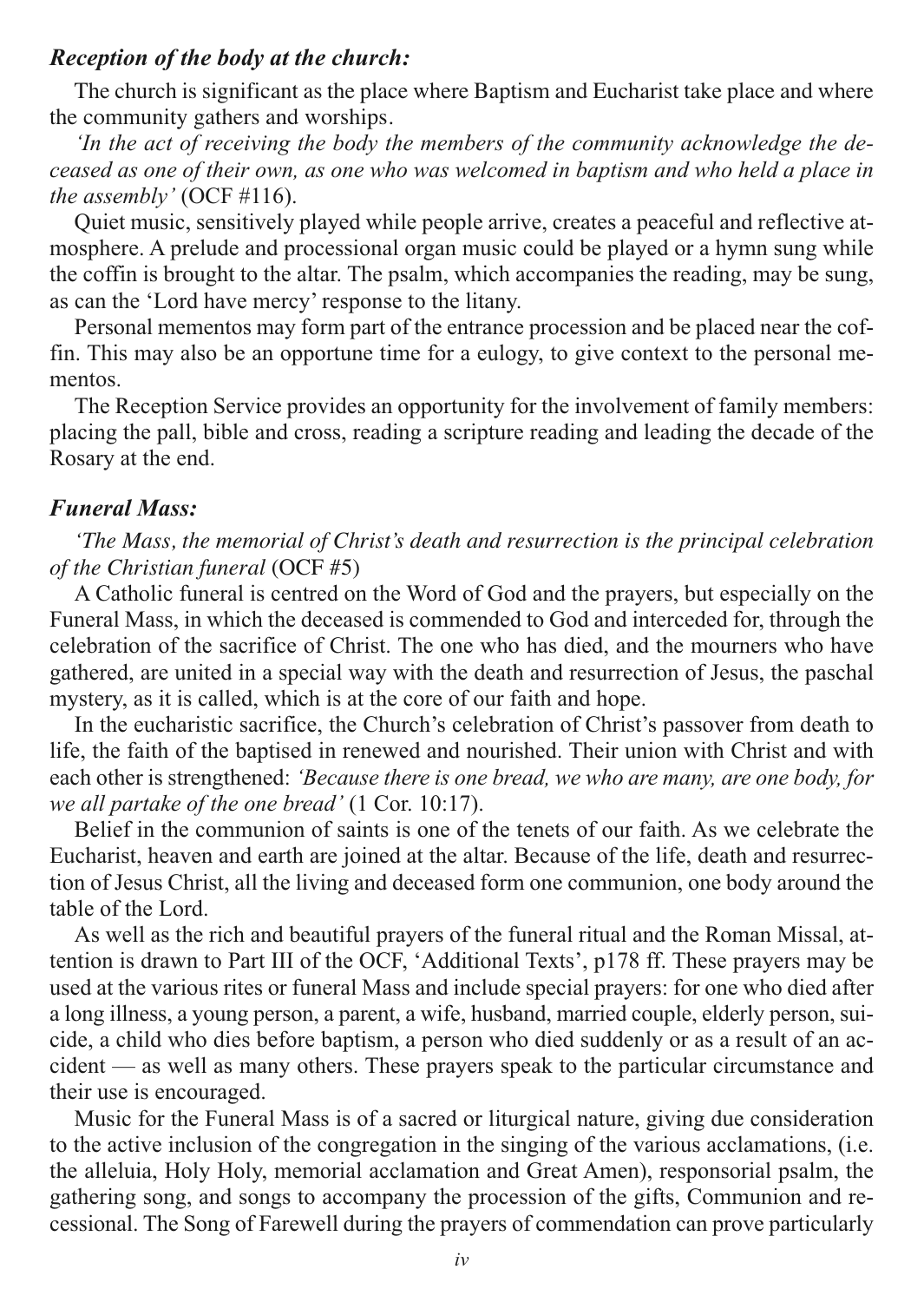uplifting when sung.

The Word of God is central and because of this all the readings used need to be from sacred scripture. The readings, prayers of the faithful, and the presentation of the bread and wine at the 'offertory' are further moments for the inclusion of family members.

If a eulogy has not taken place and the family wishes it, a family member may speak before or after the opening hymn, and may comment on the personal mementos, which are then brought up and placed on a side table if this has not occured at the transfer to the church the previous evening.

#### *Funeral Liturgy outside Mass*

The central focus of the Catholic funeral is usually the celebration of the funeral Mass. However, allowance is made for a funeral liturgy when the Eucharist is not celebrated. This is the case on Holy Thursday, Good Friday and Holy Saturday as well as the Sundays of Advent, Lent and the Easter season.

The OCF notes that for pastoral reasons the family and priest may decide that the funeral liturgy outside Mass is a more suitable form of celebration (see OCF #199).

The elements of the Rite are centered on the Liturgy of the Word.

*'In the funeral liturgy outside Mass the community gathers to hear the message of Easter hope proclaimed in the liturgy of the word and to commend the deceased to God'* (OCF #198).

#### *Rite of Committal:*

This Rite is celebrated at the place of rest. It is the final entrusting of the deceased person to God and includes prayer for the family and friends. Appropriate music should be provided where possible, and there may be an opportunity here for a eulogy or address where desired.

#### *Prayers at the Crematorium*

In recent times cremation has become more popular. The Rite that takes place is prayerful and reflects the respect and dignity of this liturgy for the human being and their relationship with God. It is appropriate that the ashes be interred in consecrated ground.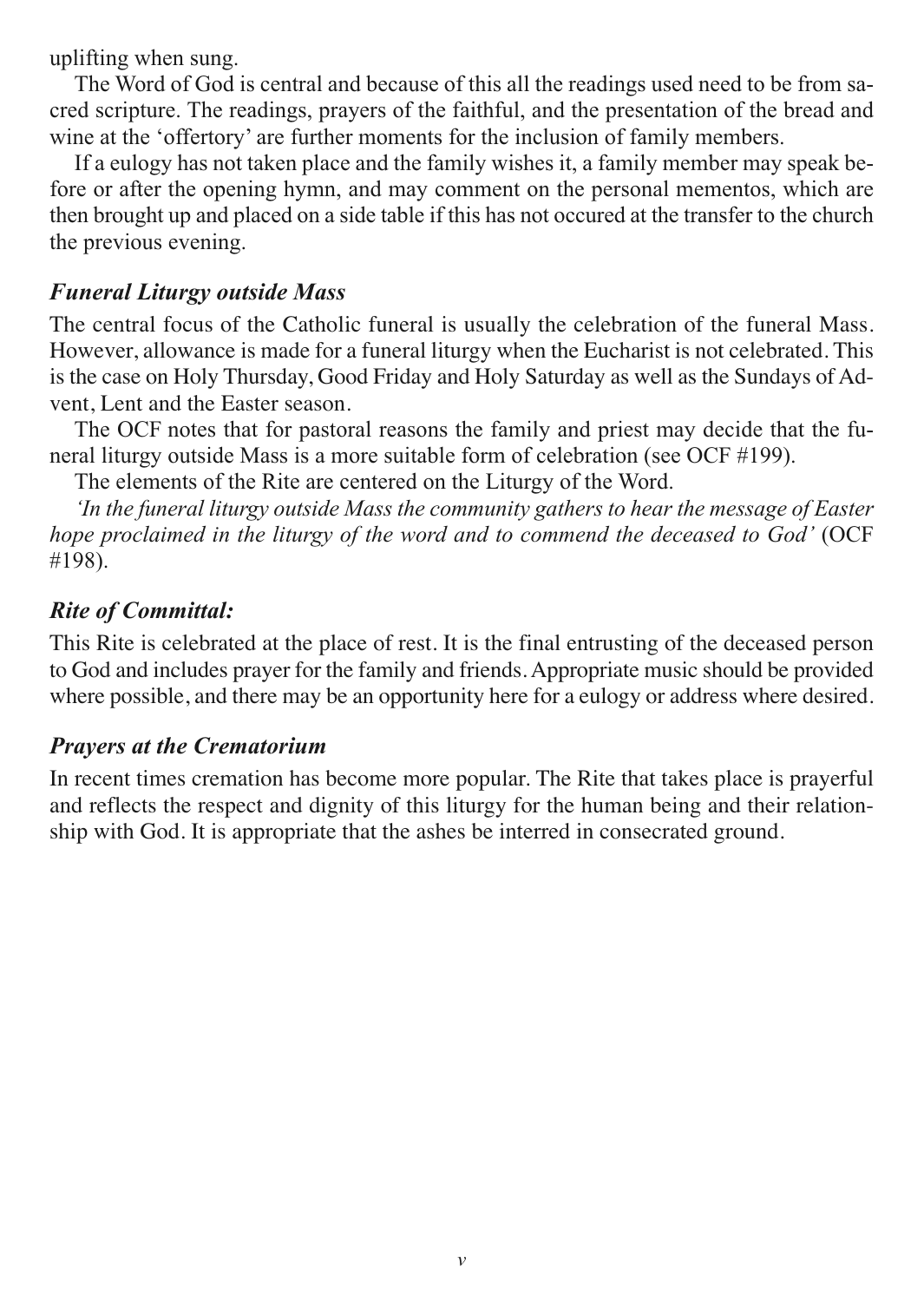# SUMMARY OF RECOMMENDATIONS

- It is recommended that a team of people be trained in parishes to assist with preparation of the rites, including choice of readings, music and symbols, and organisation of ministers for the various liturgies and to assist in leading prayer.
- Music chosen should reflect the sacred nature of the liturgy and reflect the themes of Christ's death and resurrection, Christian hope, the love and support of God especially at times of loss.
- Emphasis should be placed on congregational singing, with the acclamations of the people having priority especially the gospel acclamation (alleluia), Holy Holy, memorial acclamation and the Great Amen. Where possible the responsorial psalm and the Song of Farewell should also be sung.
- Each parish should aspire to having trained music ministers to assist the family and people to sing.
- Singing or instrumental music is encouraged on the night of the removal, especially at the Reception of the Body in the church.
- Parishes should use the rich symbols of the rites, particularly the pall, bible and cross, as well as holy water, incense and the paschal candle.
- Flags or other insignia are removed as the coffin enters the church and replaced on the coffin as it leaves the church.
- People should be facilitated to be as actively involved in the funeral rites as possible, as follows:
	- 1. Family members are encouraged to sprinkle with Holy Water and make the sign of the cross on the forehead of the deceased.
	- 2. Family members are encouraged to place the pall, bible and cross on the night of the reception of the remains (and may remove them at the end of the funeral Mass).
	- 3. Family members are encouraged to read a scripture reading and lead the decade at the end of the prayers of reception (Removal).
	- 4. Where the family wishes to bring mementos, these are brought up and placed on a table near the coffin, either on the night of the reception of the remains into the church or at the beginning of the funeral Mass.
	- 5. Scripture readings, prayer of the faithful and bringing of bread and wine at the preparation of the gifts are ways of involving family members in the celebration of the Funeral Mass.
	- 6. Where a family member wishes to speak during the funeral, consideration should be given to the various options: at the graveside, at the removal from the funeral home or the reception of the remains into the church, or at the beginning of the Funeral Mass.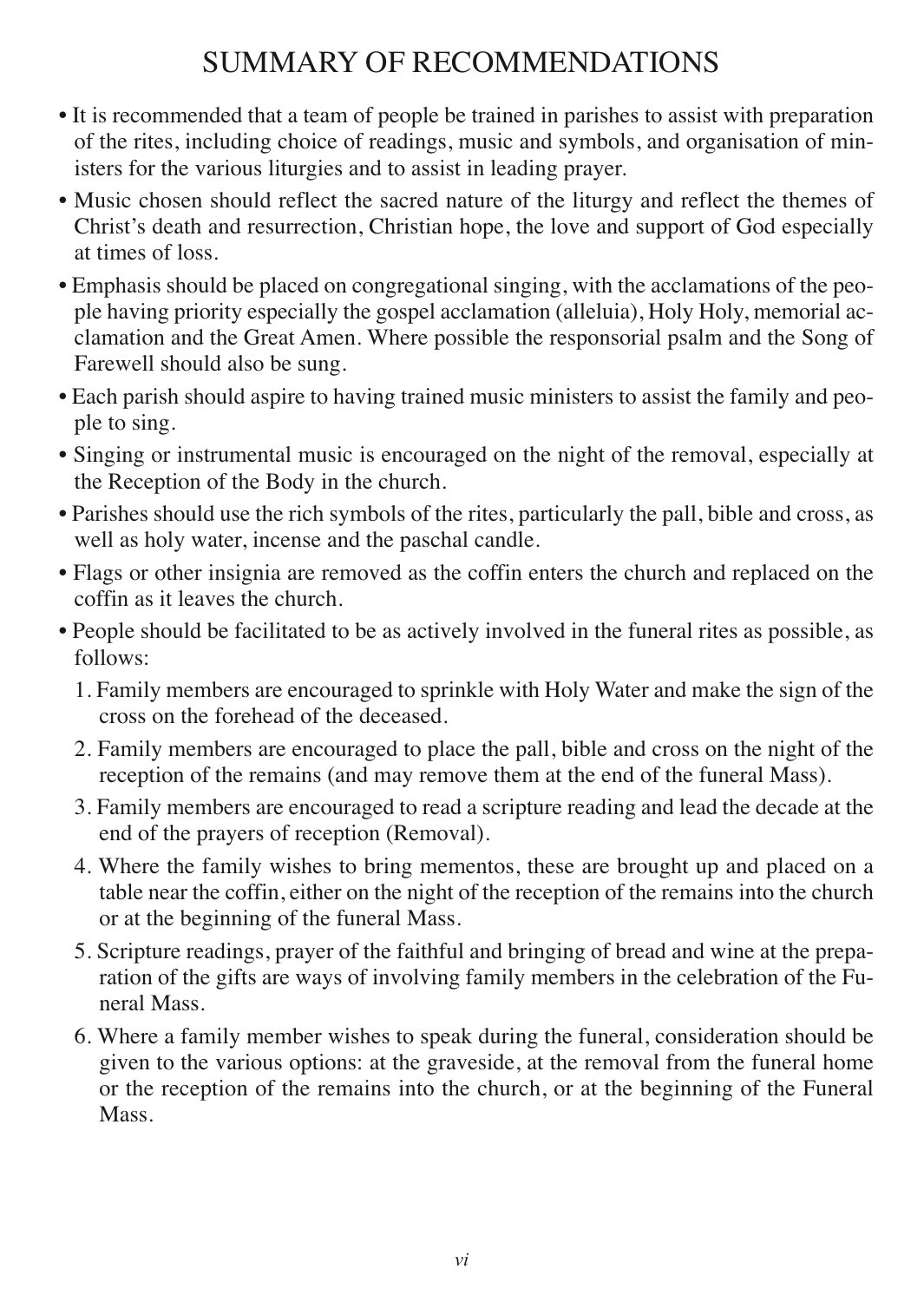### FREQUENTLY ASKED QUESTIONS

#### *Is the Church opposed to cremation?*

No, but it was in the past. One of the tenets of the Christian Creed since the earliest times has been 'I believe...in the resurrection of the body', i.e. that the resurrected Christian would at the end of time be reunited body and soul in the happiness of heaven. For this reason, respect for the integrity of the body has always been shown in Christian burial rites, whereas many non-Christian faiths cremated the bodies of the dead. So, cremation was regarded as being something non-Christian, and respect for the body was regarded as being shown best by the traditional burial in the ground.

Until recent times cremation was specifically forbidden by the Church. In more modern times, this attitude has changed.

It is appropriate that the ashes be interred in consecrated ground.

#### *What is the difference between the Catholic funeral rites and a 'memorial service?'*

A Catholic funeral is centred on the Word of God, especially the Funeral Mass, in which the deceased is commended to God and interceded for through the celebration of the sacrifice of Christ. The one who has died, and the mourners who have gathered, are united in a special way with the death and resurrection of Jesus, which is at the core of our faith and of our hope.

A memorial service is a service of remembrance of the deceased. It mainly consists of tributes and eulogies centred on the dead person, sometimes accompanied by prayers and readings. It does not necessarily take place in a church.

While the person is remembered in the Catholic funeral rites and their life is commemorated, there is a stronger emphasis on the presence of Christ in word, sacrament, in the mourners, minister and congregation. The church is the main place for celebrating the Catholic funeral rite.

#### *Is it possible to celebrate Catholic funeral rites for members of other Christian traditions?*

The Catholic Church has a profound respect for the non-Catholic traditions of worship. For this reason, it does not offer or recommend a Catholic funeral for one who was not a Catholic, except in the absence of a minister of the faith of the deceased.

But in certain circumstances, for example the death of the spouse of a Catholic, some of the liturgies may be adapted and used if requested, but perhaps without the celebration of the Funeral Mass. A minister from the deceased person's tradition may be invited to share in the prayers.

#### *Why can't I use the favourite song of the deceased person?*

The funeral Mass is an invitation to the congregation and immediate family to deepen their awareness of the presence of the risen Jesus with them in their sorrow. Only music reflecting Christian beliefs can deepen and celebrate Christian faith. There are other times more appropriate for playing or singing the favourite music of the deceased – it can be done in the funeral home or at the graveside, or in the home of the deceased when their memory is being celebrated.